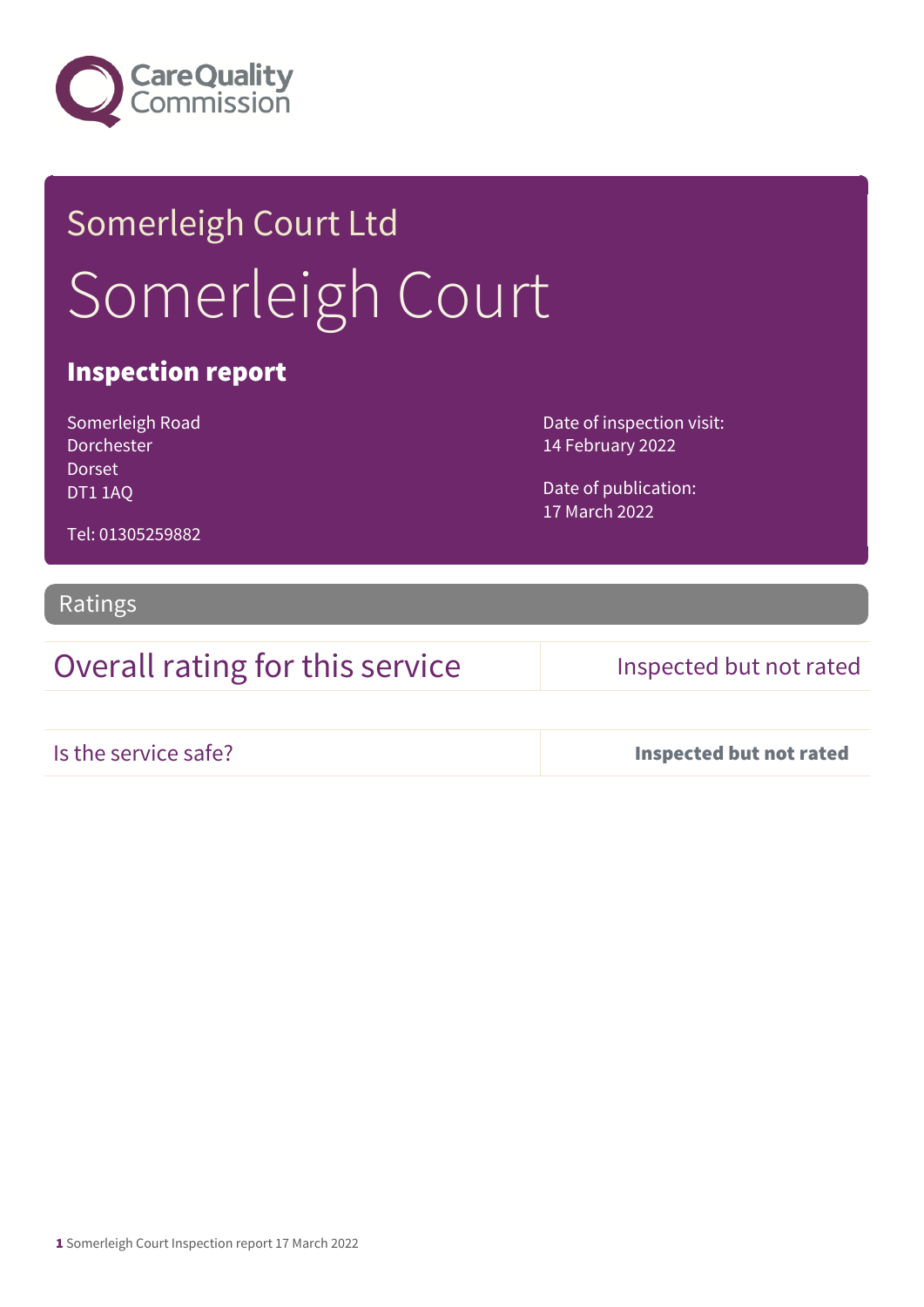## Summary of findings

## Overall summary

Somerleigh Court is a nursing home which accommodates up to 40 older people which includes a specialist dementia unit. The service is in Dorchester and is purpose built with rooms arranged over three floors with a communal lounge and dining area on each floor. There is lift and stairs access to each floor and a small secure outside garden space at the home. The service also runs a domiciliary care agency from this location, known as Close Care.

### People's experience of using this service and what we found

People were supported by staff who were kind and knew them well. People and relatives told us they were happy with the care they received at Somerleigh Court and from the 'Close Care' domiciliary care service. One person said, "I'm looked after very well, and I get on with the staff." One relative told us, "Dad's been here for six years and I can't fault the care. I've been able to visit... I can visit whenever I need to."

Risks to people associated with eating and drinking were assessed and planned for. People were supported by staff to eat and drink in line with their risk management plans. There was mixed feedback about the quality of food. The general manager told us a new catering manager had been appointed and they were planning to review people's mealtime experiences.

People were supported by staff who were clear about their roles and what people needed from them. There were enough staff deployed to meet people's needs.

The home was clean and free from odours. Housekeeping staff completed cleaning schedules and frequent cleaning of regularly touched surfaces had been implemented. Improvements were needed to the environment on the second floor to ensure all surfaces could be effectively cleaned. The provider took immediate action to address this.

People were supported by staff who understood how to reduce the risk of cross infection. Staff wore personal protective equipment (PPE) and overall demonstrated good hand hygiene practice. The general manager addressed issues identified during the inspection immediately.

The provider had a regular programme of COVID-19 testing for people in the home, staff and visitors. All visitors, including professionals, were subject to a range of screening procedures, including showing evidence of vaccination and a negative lateral flow test before entry into the home was allowed.

Visits with relatives and friends were accommodated and adaptations made in response to the changing government guidelines. When visiting was restricted, staff supported people to keep in touch with loved ones through telephone and video calls and e-mails. Visitors told us they were kept up to date and visits were supported at all times if they were essential carers.

Rating at last inspection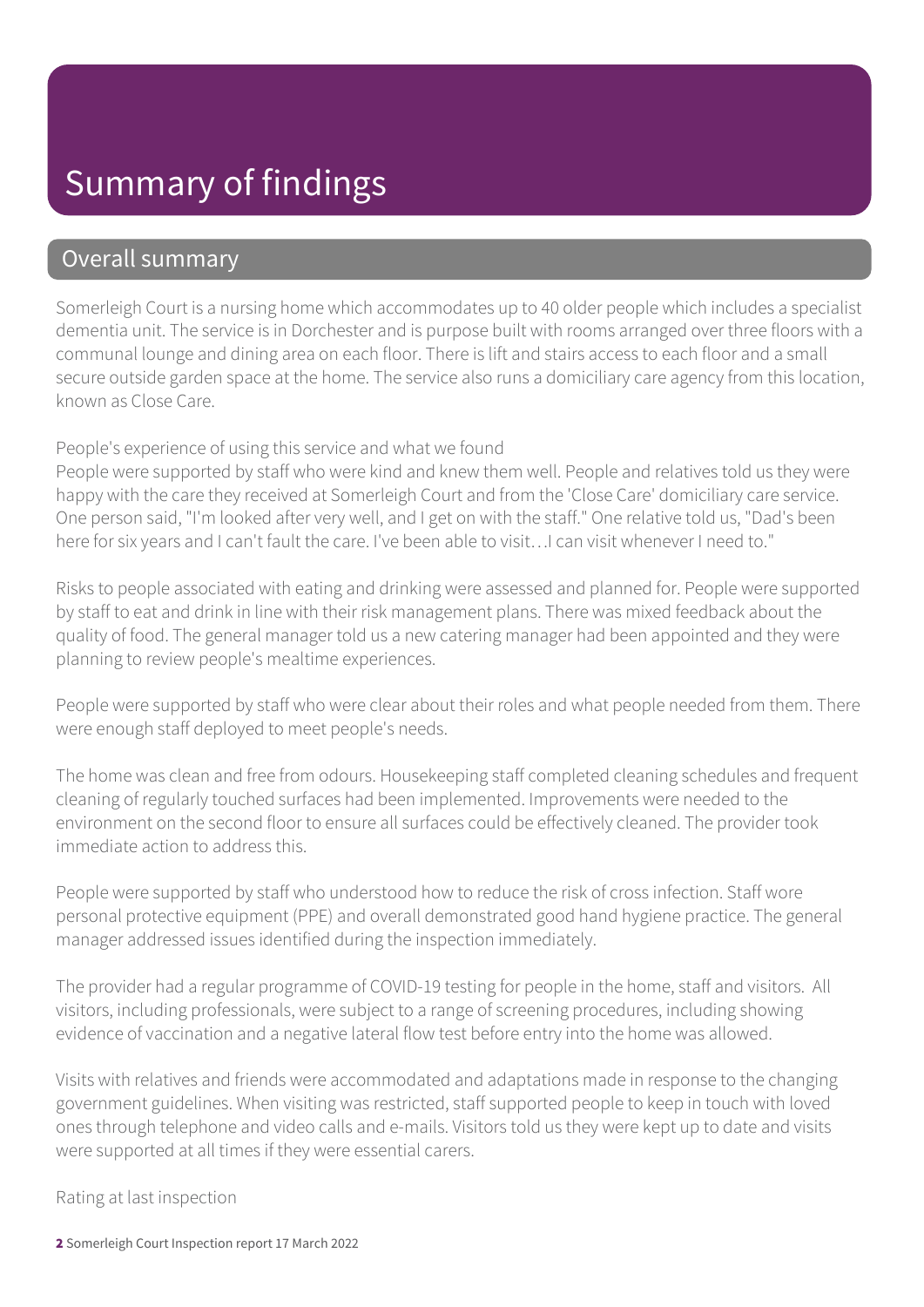The last rating for this service was Good (published 2 April 2020)

Why we inspected

We looked at infection prevention and control measures under the Safe key question. We look at this in all care home inspections even if no concerns or risks have been identified. This is to provide assurance that the service can respond to COVID-19 and other infection outbreaks effectively.

We also undertook this targeted inspection to check on a specific concern we had about the risk management of people eating and drinking.

We use targeted inspections to follow up on Warning Notices or to check concerns. They do not look at an entire key question, only the part of the key question we are specifically concerned about. Targeted inspections do not change the rating from the previous inspection. This is because they do not assess all areas of a key question.

The overall rating for the service has not changed following this targeted inspection and remains good.

### Follow up

We will continue to monitor information we receive about the service, which will help inform when we next inspect.

You can read the report from our last comprehensive inspection, by selecting the 'all reports' link for Somerleigh Court on our website at www.cqc.org.uk.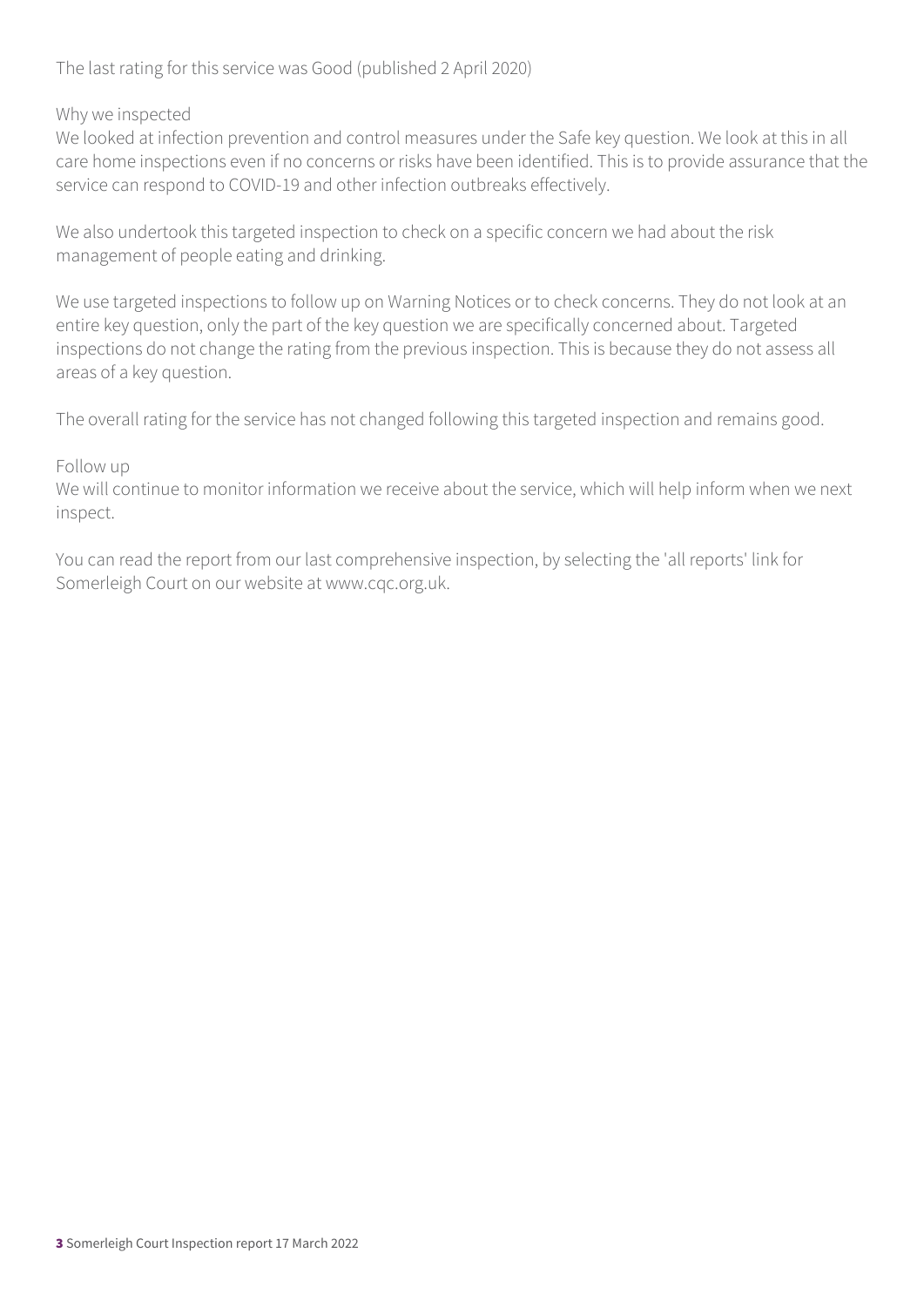## The five questions we ask about services and what we found

We always ask the following five questions of services.

Further information is in the detailed findings below.

Is the service safe? Inspected but not rated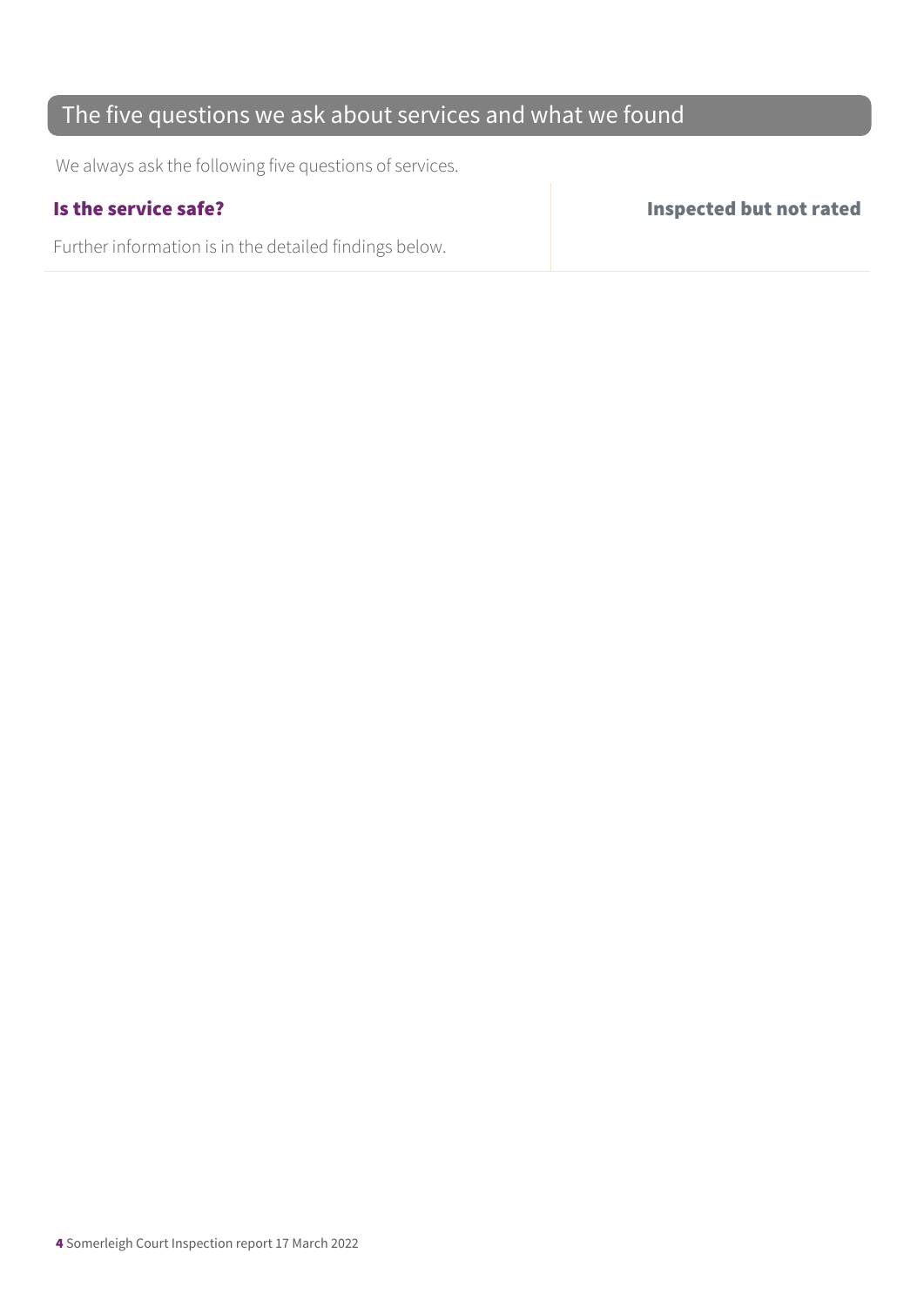

# Somerleigh Court Detailed findings

## Background to this inspection

We carried out this inspection under Section 60 of the Health and Social Care Act 2008 as part of our regulatory functions. This inspection was planned to check whether the provider is meeting the legal requirements and regulations associated with the Health and Social Care Act 2008.

As part of CQC's response to the COVID-19 pandemic we are looking at how services manage infection control and visiting arrangements. This was a targeted inspection looking at the infection prevention and control measures the provider had in place. In addition, we looked at risk management systems in relation to people's eating and drinking. We also asked the provider about any staffing pressures the service was experiencing and whether this was having an impact on the service.

This inspection took place on 14 February 2022 and was unannounced. The registered manager was not available during the inspection and the general manager supported the inspection.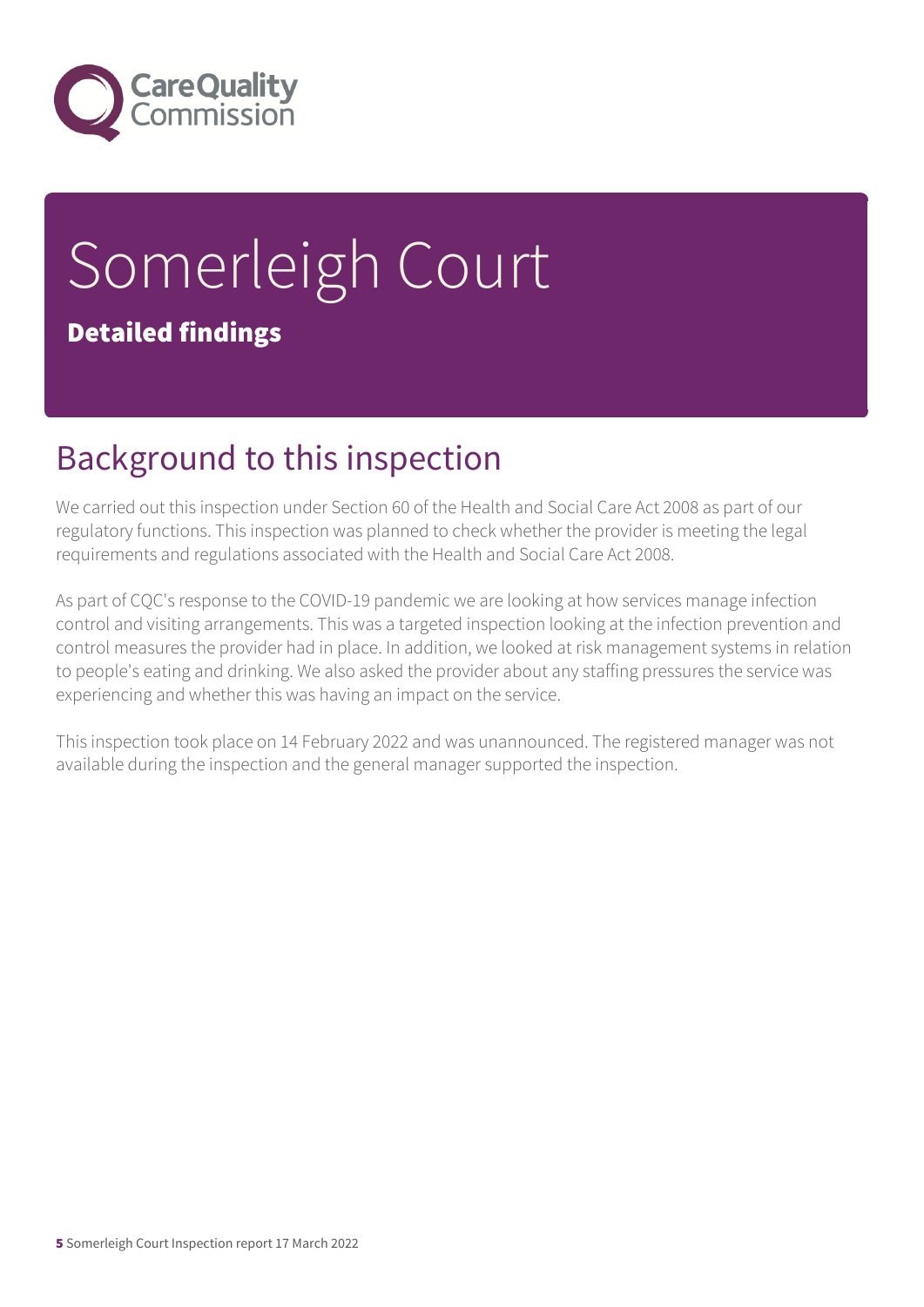## Is the service safe?

## Our findings

Assessing risk, safety monitoring and management

● We received concerns about people's specialised diets and other risks associated with eating and drinking.

● There were care plans in place for any risks to people from eating and drinking. People were supported to eat and drink as described in their care plans. This included specific diets and any modified diets. Staff supported people in a relaxed way and chatted with them throughout their meal.

● There was mixed feedback from people about the quality of the food. Some people and relatives told us the quality was good whilst others said it was variable. People and staff told us that people ordered their meals the day before and could not recall what they ordered. Staff offered people alternatives when they did not like what they had ordered. The general manager told us they would ensure the menus were displayed and agreed to keep people's mealtime experiences under review.

● The general manager informed us there was a newly appointed catering manager, who was planning improvements to the menu. On the day of the inspection it was one of the new chef's first day, and the main meal of the day was delayed by half an hour. This was because they were unfamiliar with the service. We asked staff to reheat one person's meal who complained it was cold. The general manager assured us they would remind staff to ensure that the hot trolleys were plugged in to make sure people's meals were served hot.

### Staffing

● The provider told us they had measures in place to mitigate the risks associated with COVID-19 related staff pressures. People told us there were enough staff and they responded when they needed them. One person said, "I've got my buzzer around my neck. I don't have to wait long for them to come."

● There was mixed feedback from staff about how well supported they felt by senior managers. The general manager told us they held an open surgery every week where staff could raise any concerns, staff support information was shared via the service's electronic recording system and there were posters displayed throughout the home about the provider's confidential staff support systems. There had been a recent staff survey and the general manager agreed to send us the findings once they were collated.

How well are people protected by the prevention and control of infection?

- We were assured that the provider was preventing visitors from catching and spreading infections.
- We were assured that the provider was meeting shielding and social distancing rules.
- We were assured that the provider was admitting people safely to the service.
- We were assured that the provider was using PPE effectively and safely. People and relatives told us staff wore PPE. However, we observed some staff's face masks were slipping off their noses and were not secure on their faces. The general manager believed that this was an issue with the current batch of face masks and gave us assurances they would ask staff to ensure they were fitting correctly.
- We were assured that the provider was accessing testing for people using the service and staff.
- We were somewhat assured that the provider was promoting safety through the layout and hygiene practices of the premises. The kitchenette area on the second floor had not yet been refurbished and the